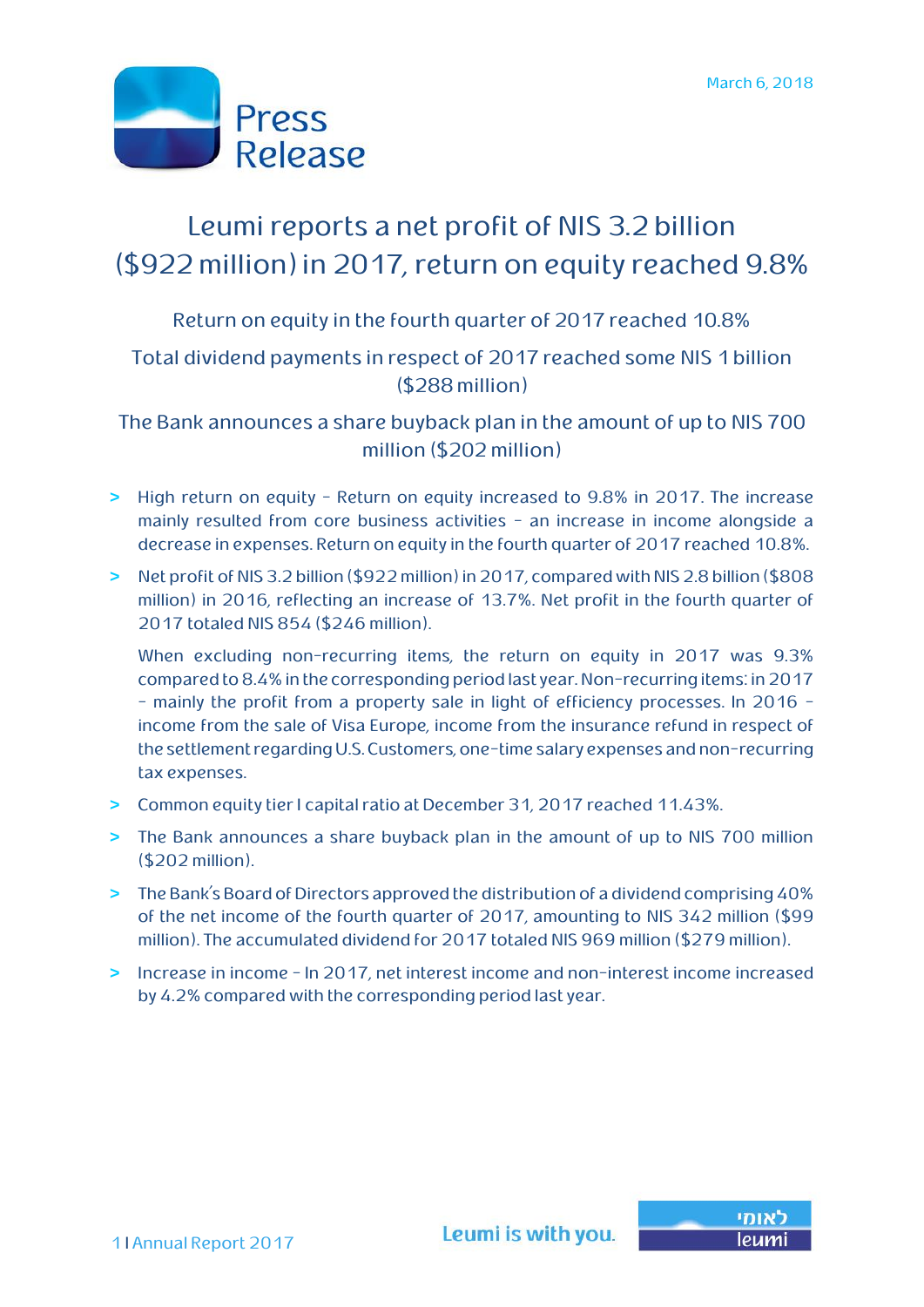

**>** Decrease in expenses – In 2017, salary expenses decreased by NIS 150 million (\$43 million) compared with the corresponding period last year, reflecting a decrease of 2.8%. the Bank's workforce decreased by 435 employees in 2017, while the workforce decreased by over 2,900 employees in the past 6 years. Operating and other expenses, when excluding the insurance refund reported last year, decreased by 4.8%.

Leumi continues to maintain the highest quality loan portfolio in the Israeli banking system – The Bank continues to implement a cautious credit policy, as in recent years. This policy is reflected in a credit loss rate of only 0.06% in 2017.

#### In Accordance with the Bank's Strategy:

- **>** Leumi continues to lead the digital banking field in Israel. Alongside the development of 'Leumi Digital', the Bank successfully launched 'Pepper' in 2017, offering a unique and groundbreaking banking experience, which is expected to further expand its operations in 2018.
- **>** Leumi continues to lead the Israeli high-tech banking sector through 'LeumiTech', which today handles the financial operations of over 60% of Israel's high-tech companies.
- **>** The Bank continues to selectively grow its loan portfolio, while maintaining a balanced risk management policy. Net loans to the public as of December 31, 2017 increased by NIS 6 billion (\$1.7 billion) compared with December 31, 2016. When excluding the effect of the shekel appreciation, the increase in loans amounted to NIS 9 billion (\$2.6 billion).

#### Additional events expected during 2018:

- **>** The establishment of an Operations Department the Bank is conducting a strategic examination of centralizing the operations of various Bank units during 2019, within a dedicated Operations Division which will offer services to all business lines. Within this framework, the Bank is currently setting up an Operations Department within the Retail Banking Division, which will incorporate additional units from other divisions.
- **>** Appointment of accountants the Bank's Audit Committee, in coordination with the Bank of Israel, has decided to initiate a new procedure in 2018, to appoint independent auditors for the Bank for the year 2019 or 2020. The decision was made, inter alia, following the intensive procedure to select the Bank's auditors for 2018, which was extensive and complex.
- **>** The Bank's share buyback plan On March 5, 2018, the Bank's Board of Directors approved a plan to buyback the Bank's shares for a total of up to NIS 700 million (\$202 million), from April 1, 2018 to March 31, 2019. The buyback is subject to meeting - at each buyback date - a Tier 1 equity ratio of no less than 10.9%, in accordance with the most recent financial statements, after having taken into account the buyback plan.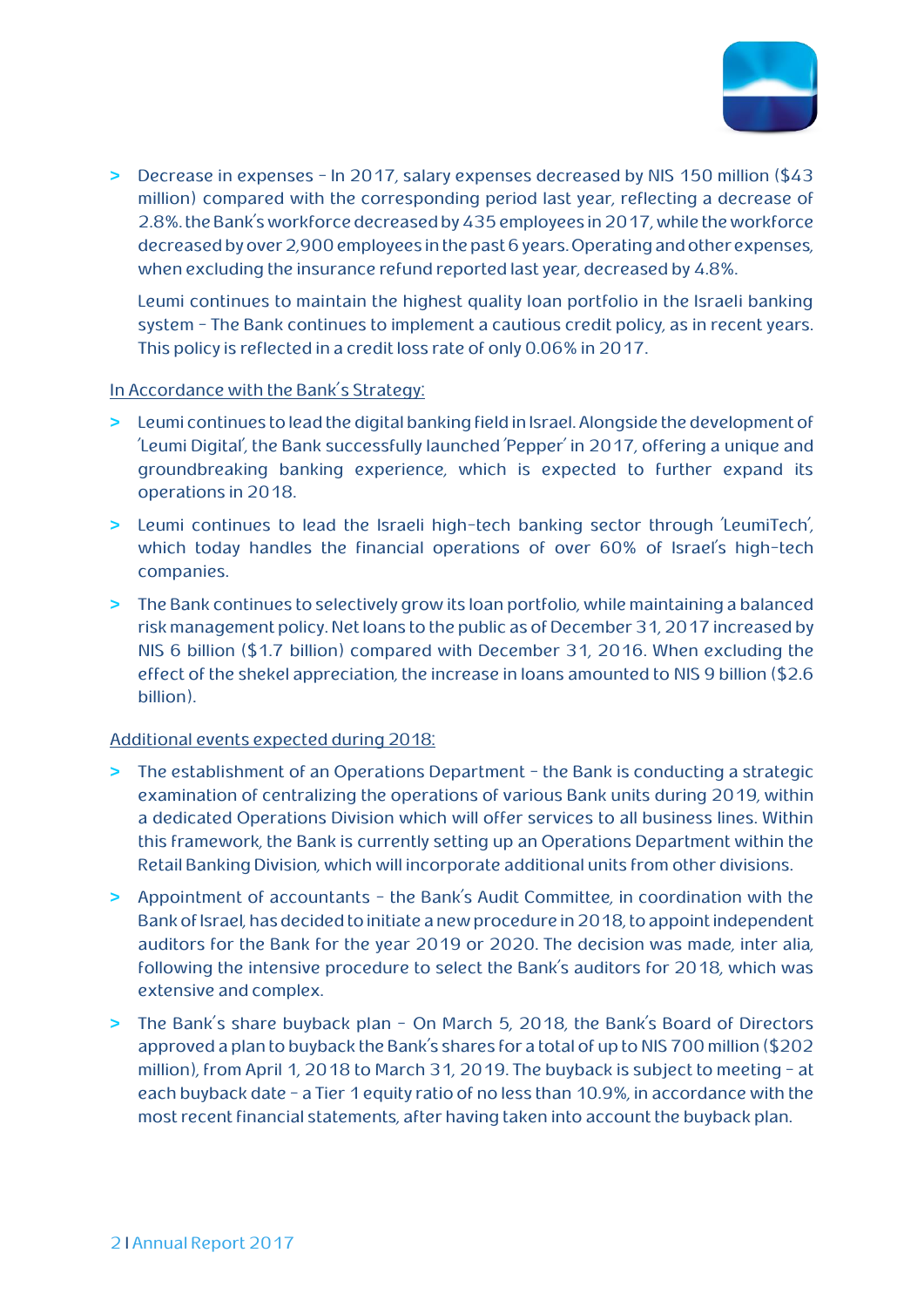

#### An improvement in balance sheet parameters:

- **>** The Group's total shareholders' equity as of December 31, 2017 amounted to NIS 33.2 billion (\$9.6 billion), compared with NIS 31.3 billion (\$9.0 billion) as of December 31, 2016, an increase of 5.8%.
- **>** The leverage ratio as of December 31, 2017 reached 6.94%, compared to the Bank of Israel's minimal threshold of 6%.
- **>** The liquidity coverage ratio as of December 31, 2017 reached 122%, compared to the Bank of Israel's minimal threshold of 100%.
- **>** Net loans to the public as of December 31, 2017 increased to NIS 268.0 billion (\$77.3 billion), compared with NIS 262.0 billion (\$75.6 billion) as of December 31, 2016.
- **>** Deposits from the public as of December 31, 2017 increased to NIS 362.5 billion (\$104.6 billion), compared with NIS 346.9 billion (\$100.1 billion) as of December 31, 2016.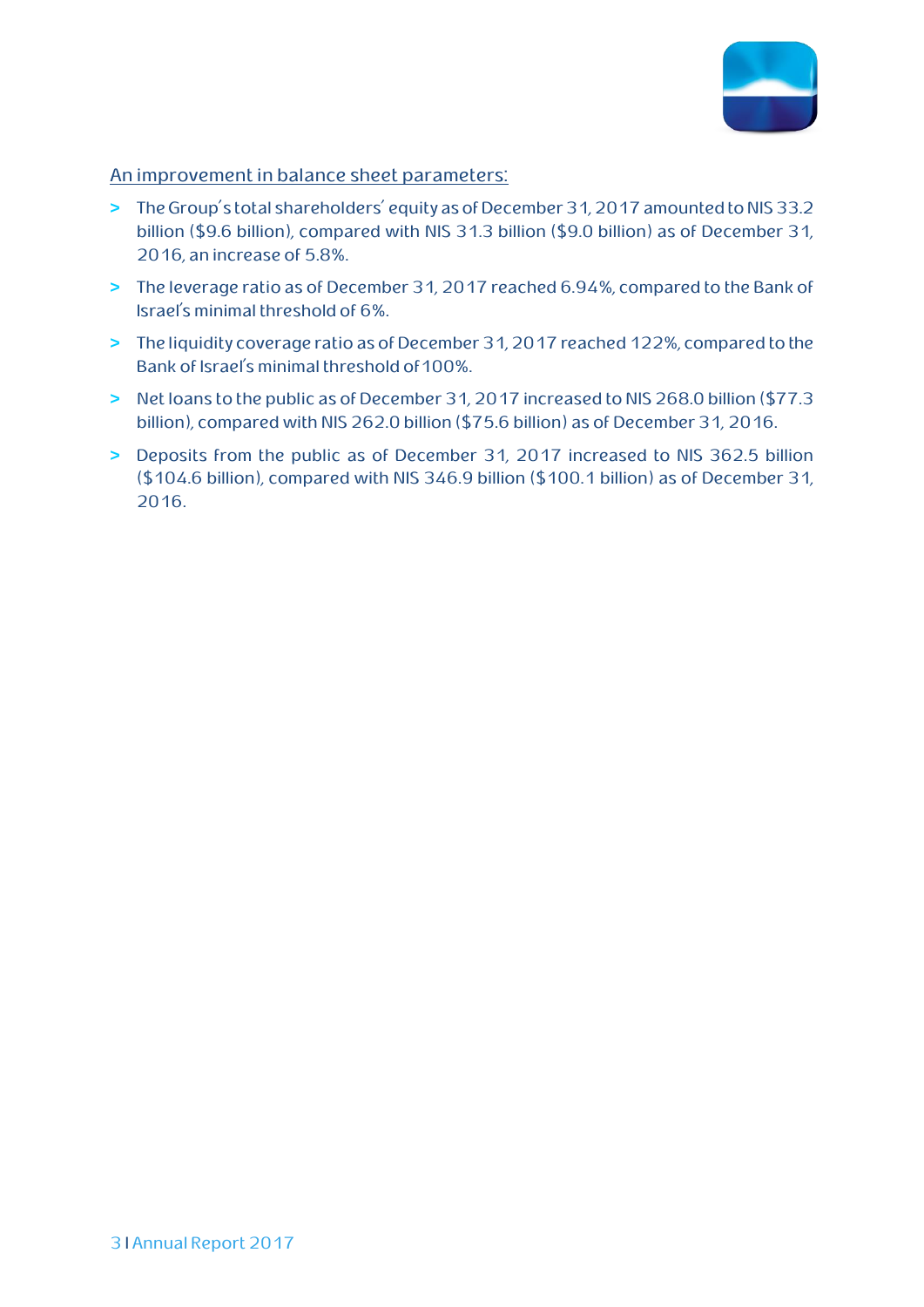



#### Leumi Chairman of the Board of Directors, David Brodet:

"Leumi Group's 2017 Annual Report indicates that we are reaping the fruits of the strategy laid down by the Board of Directors, and which has been remarkably implemented by the Group's managers and employees: a strategy based on a long-term vision, consistency, determination and

audacity. When the bulk of revenues and profits come from our core businesses, we know we are on the right path. Moreover, Leumi has resumed - for the first time in six years - to distribute a dividend of up to 40% of the net profit. This distribution has become possible thanks to the fact that we have impressively met the targets and challenges we set ourselves.

The negative real interest rate in Israel this past year has amounted to minus 0.2%. It may be expected that the process of normalization of increasing the Bank of Israel's interest rate will proceed at a measured and even slow pace in the coming years. It will be influenced by the degree to which the economic recovery will proceed in Israel and worldwide. A first increase in the interest rate can be expected toward the end of 2018".



#### Leumi President & CEO, Rakefet Russak-Aminoach:

"The global banking industry is undergoing waves of far-reaching changes, altering its business model as well as the face of the entire financial landscape. In order to adapt Leumi to the ever-changing environment, we have outlined a clear strategy and in accordance we

are leading a process of transformation which is producing a profound, lasting improvement in our existing activity; at the same time, we are investing in innovation and development of capabilities tailored to the dynamic banking industry. We were the first to invest in digital banking and the first to launch 'Pepper'.

A consistent and precise implementation of our strategy enabled us to present yet another year of excellent results. These results reflect a steady and continuous improvement in our core activity, in all business lines.

These results, alongside our capital growth, have enabled us to distribute a dividend in respect of 2017 amounting to approximately NIS 1 billion. In addition, Leumi has announced a new share buyback plan in the amount of up to NIS 700 million. No other step speaks so clearly of the Executive Management and Board's confidence in the Bank's strength and in the strategic plan we have set forth for the coming years.

Leumi, with a clear business focus, a robust capital adequacy, a high return on equity from its core business and the best workforce in the Israeli banking system, is ideally positioned to continue rolling out our vision: leading proactive and innovative banking for the benefit of our customers".